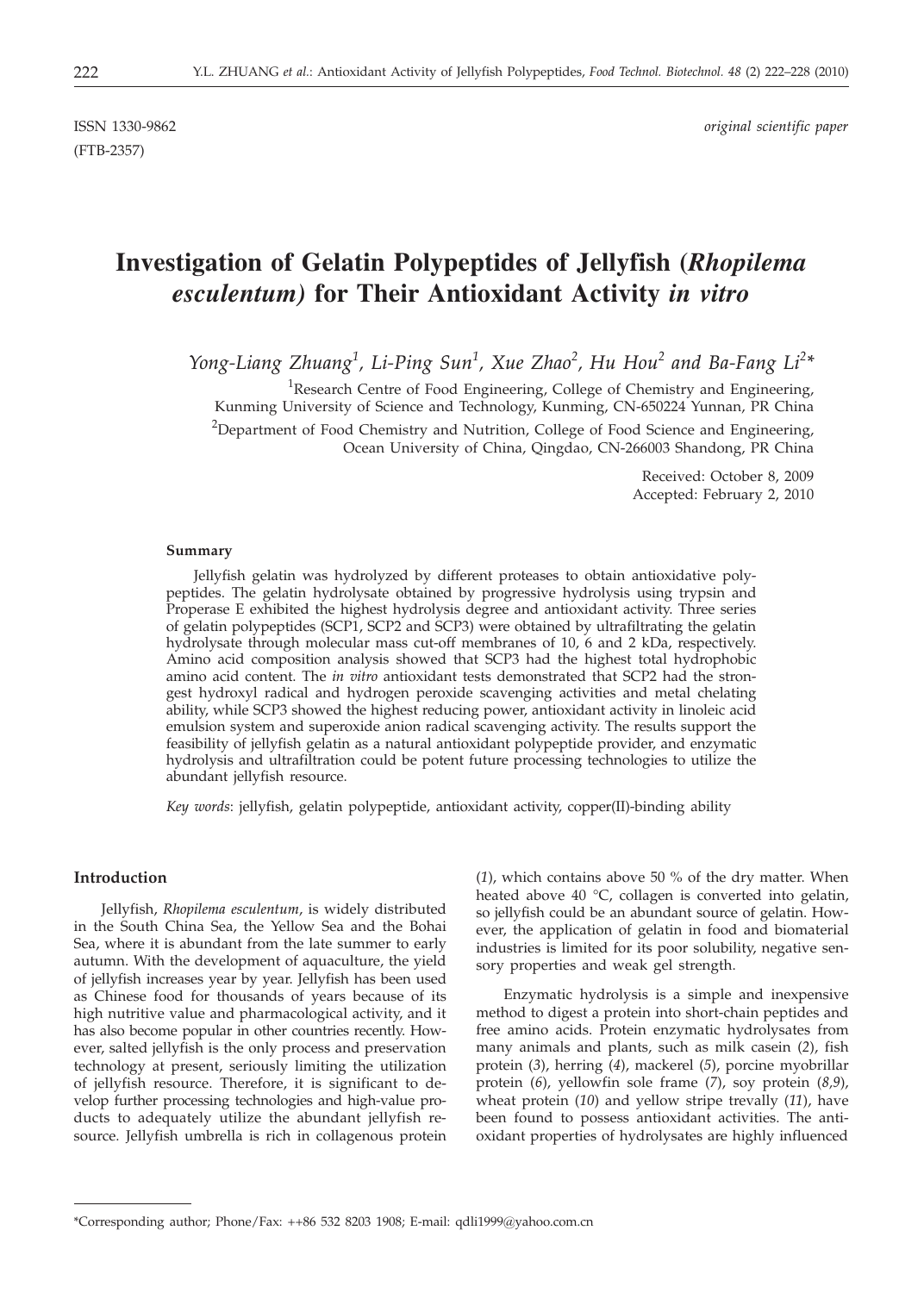by several parameters, such as the amino acid composition, molecular structure and mass, which are determined by hydrolyzing conditions (*12*). Previous studies had shown that enzymatic hydrolysis modified the function of gelatin without altering its overall amino acid composition (*13*). Gelatin peptides contain mainly hydrophobic amino acids and the majority of these are more soluble in oil and have better emulsifying ability. Therefore, gelatin is expected to provide natural antioxidant peptides and have higher antioxidant effects than other peptides. Enzymatic hydrolysis has also been considered as effective means for developing proteins that would be more easily marketable. So, enzymatic hydrolysis could be a potent future processing technology to adequately utilize jellyfish gelatin.

However, little work has been carried out on the enzymatic hydrolysis of jellyfish gelatin. In this work, gelatin was extracted from jellyfish and its enzymatic hydrolysates were prepared by single protease and double-enzyme hydrolysis. The antioxidant activities of the obtained hydrolysates were evaluated *via* superoxide anion and hydroxyl radical scavenging assays. The hydrolysate showing the strongest antioxidant activity was fractioned using three different molecular mass cut-off (MMCO) ultrafiltration membranes to obtain three series of gelatin polypeptides. The antioxidant activities of three series of polypeptides are investigated and compared *via* six *in vitro* assays. The relationship between the antioxidant effects and molecular mass  $(M_r)$  and amino acid composition is discussed.

#### **Materials and Methods**

# *Materials*

Jellyfish (*Rhopilema esculentum*) was obtained from Aoshan Bay in Qingdao, PR China. Proteases Multifect® neutral, GC106, trypsin, Flavourzyme® and Properase® E were purchased from Genencor International Co, Jiangsu, PR China. Papain and pepsin were purchased from Sigma Chemical Co, St Louis, MO, USA. All other reagents used in this study were of analytical grade.

### *Preparation of jellyfish gelatin*

Jellyfish gelatin was extracted using the method of Grossman and Bergman (*14*) with slight modifications. Jellyfish umbrella was rinsed, cleaned and treated with 0.2 g per 100 mL of sodium hydroxide solution (1:8, by mass per volume) for 30 min, followed by rinsing with water to pH=7.0, and then treated with 0.2 g per 100 mL

of sulphuric acid solution (1:8, by mass per volume) for 30 min with subsequent rinsing with water to pH=7.0. Finally, jellyfish umbrella was homogenized with Waring blender (DS-1, BIAO, Beijing, PR China) and extracted with distilled water (1:10, by mass per volume) for 8 h at 60  $\degree$ C with continuous stirring. The resulting viscous solution was clarified by centrifugation at  $5200 \times g$ for 20 min (BR4i, Jouan, France) and then lyophilized.

# *Preparation of gelatin enzymatic hydrolysates and three series of gelatin polypeptides*

A mass of 1 g of gelatin was dissolved with 100 mL of sodium phosphate (0.02 M, pH=7.5) and the hydrolyzing process was adjusted to the optimum (based on the manufacturer's recommendations) of the respective enzyme used (Table 1). The hydrolysis processed without pH control and the enzyme inactivation was accomplished by heating for 3 min in boiling water. The double- -enzyme hydrolysis includes the progressive and mixed hydrolysis of two selected enzymes. The progressive hydrolysis is a single enzyme hydrolysis at its optimum, following the other enzyme hydrolysis at its optimum; the mixed hydrolysis is a mixture of double-enzyme hydrolysis at either optimum. The obtained hydrolysates were centrifuged at 5200×g for 20 min. The degree of hydrolysis (DH) was determined using the pH-stat method (*13*), and the supernatants were evaluated for the antioxidant activities *via* superoxide anion and hydroxyl radical scavenging assays.

The supernatant of hydrolysate showing the strongest scavenging activity was fractioned using three different MMCO (10, 6 and 2 kDa) membranes (Yadong Hitech Co. Ltd, Shanghai, PR China). The fractioned temperature was kept at  $4 \degree C$  and the pressure was adjusted to 0.15 MPa. Three series of gelatin polypeptides were obtained, namely SCP1 with  $M_r$ =6–10 kDa, SCP2 with *M*r=2–6 kDa and SCP3 with *M*r<2 kDa. The polypeptides were lyophilized and stored at –20 °C until future use.

#### *Amino acid composition analysis*

Three series of gelatin polypeptides were hydrolyzed under reduced pressure in 6 M HCl at 110 °C for 24 h and the major amino acid composition was analyzed using a Hitachi amino acid analyzer 835-50 (Hitachi, Tokyo, Japan). Total hydrophobic amino acids (THAA) were calculated as the total content of Ala, Val, Leu, Ile, Phe, Pro, Cys and Met.

Table 1. The optimum conditions (based on the manufacturer's recommendations) for seven proteases hydrolyzing jellyfish gelatin

| Enzyme            | Activity/(U/g)     | pH          | Temperature/ ${}^{\circ}C$ | Time/h | (m(E)/m(S))/(g/g) |
|-------------------|--------------------|-------------|----------------------------|--------|-------------------|
| Multifect neutral | $2.0 \cdot 10^{5}$ | $7.0 - 7.2$ | 45                         | 4      | 1/50              |
| Papain            | $8.0 \cdot 10^4$   | $6.0 - 6.2$ | 37                         | 3      | 1/100             |
| Pepsin            | $4.5 \cdot 10^4$   | $2.0 - 2.2$ | 37                         | 6      | 1/50              |
| Properase E       | $7.0 \cdot 10^4$   | $9.0 - 9.2$ | 50                         | 4      | 1/50              |
| Flavourzyme       | $5.5 \cdot 10^4$   | $7.0 - 7.2$ | 45                         | 4      | 1/100             |
| Trypsin           | $9.5 \cdot 10^4$   | $7.5 - 7.7$ | 45                         | 3      | 1/100             |
| GC106             | $5.0 \cdot 10^4$   | $4.3 - 4.5$ | 45                         | 6      | 1/33              |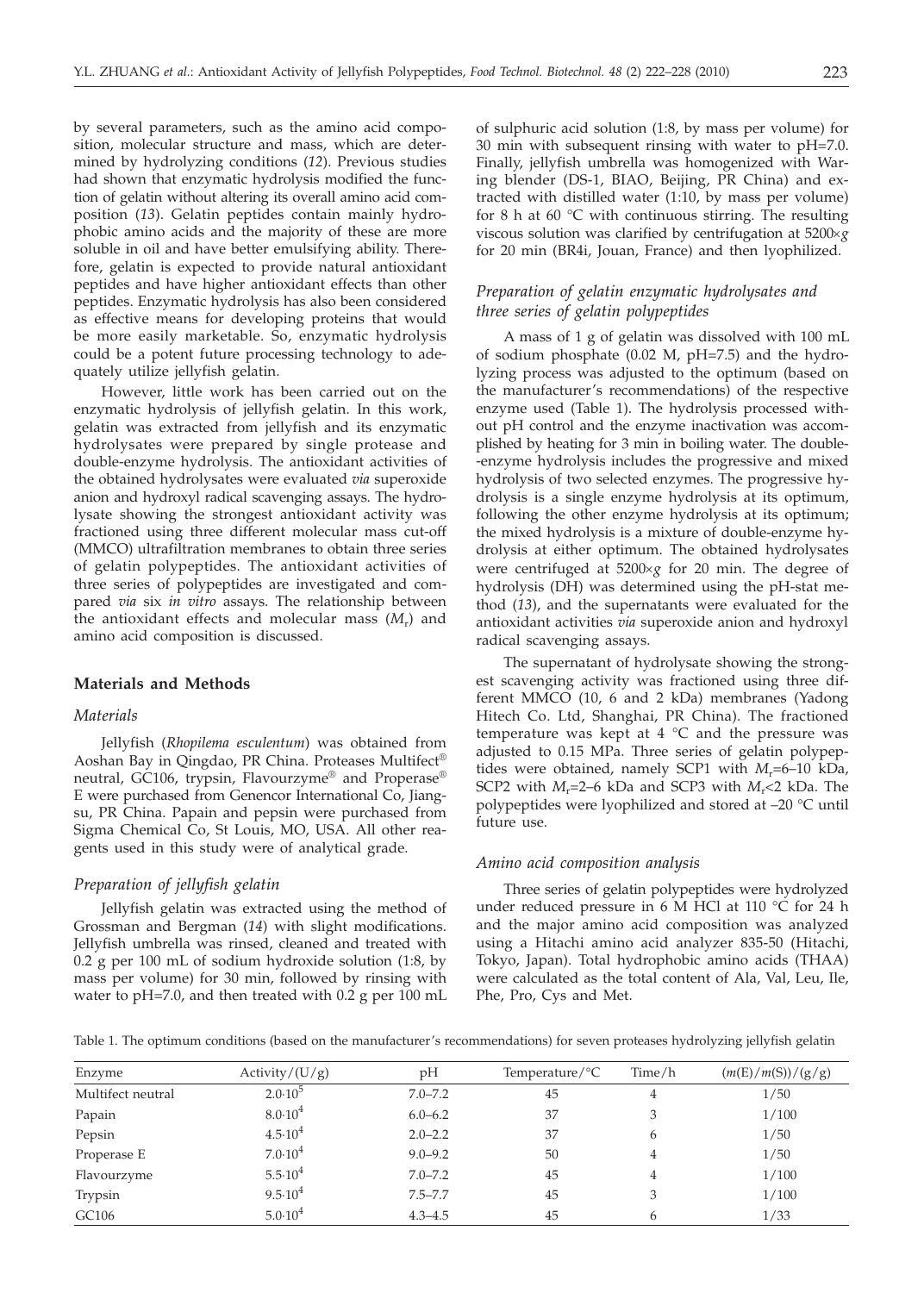# *Reducing power assay*

The reducing power of three series of gelatin polypeptides was determined by the method of Yen and Duh (*15*). Different concentrations of peptide samples in 3.5 mL of phosphate buffer (0.2 M, pH=6.6) were mixed with 2.5 mL of 1 % potassium ferricyanide in 10-mL test tubes. The mixtures were incubated for 20 min at 50 °C. At the end of the incubation, 2.5 mL of 10 % trichloroacetic acid were added to the mixtures, followed by centrifugation at  $650 \times g$  for 10 min. A volume of 2.5 mL of supernatant fluid was mixed with 2.5 mL of distilled water and 0.5 mL of 0.1 % ferric chloride, and the absorbance was measured at 700 nm. The increase in absorbance of the reaction mixture indicated the reducing power of the polypeptide samples.

# *The assay of antioxidant activity in linoleic acid emulsion*

The antioxidant activity in linoleic acid emulsion of peptide samples was determined using the thiocyanide method (*16*) with slight modifications. Each sample in 0.5 mL of phosphate buffer (0.05 M, pH=7.0) was mixed with 0.5 mL of linoleic acid (0.05 M) in absolute ethanol, and the final volume was adjusted to 1.25 mL with distilled water. A volume of 0.5 mL of phosphate buffer (0.05 M, pH=7.0) was used instead of gelatin polypeptide as a control. The reaction mixture was incubated in the dark at 40 °C in an oven. Aliquots of 0.1 mL were taken 48 h after incubation. The degree of oxidation was measured by adding 4.7 mL of 75 % ethanol, 0.1 mL of 30 g per 100 mL of ammonium thiocyanate and 0.1 mL of ferrous chloride (0.02 M, in 3.5 % HCl) to the aliquots. The mixture was left to settle for 3 min, and then the peroxide value was determined by monitoring absorbance at 500 nm until the absorbance of the control reached the maximum. The antioxidant activity was calculated as percentage of inhibition relative to the control:

Inhibition=
$$
\{[(A'_{48}-A'_{0})-(A_{48}-A_{0})]/(A'_{48}-A'_{0})\}\times100/1/
$$

where  $A_{48}$  is sample absorbance at 48 h,  $A_0$  is sample absorbance at 0 h,  $A'_{48}$  is control absorbance at 48 h and  $A'_0$  is control absorbance at 0 h.

# *Superoxide anion radical scavenging assay*

Superoxide radical scavenging activity was assessed by chemiluminescence analysis of a pyrogallol luminol system (*17*) with a slight modification. A volume of 50 µL of freshly prepared pyrogallol solution (0.625 mM),  $100 \mu L$  of gelatin polypeptides in distilled water and 850  $\mu$ L of luminal solution (1 mM, in 0.1 M NaCO<sub>3</sub>) were mixed in a reaction tube. Luminol chemiluminescence of the system was measured using an ultraweak luminescence analyzer (BPCL, Beinjing, PR China). Phosphate buffered saline (50 mM, pH=7.8) was used instead of gelatin polypeptides as a blank. The superoxide anion radical scavenging activity was calculated according to the following equation:

$$
Inhibition=[(C_0-C_1)/C_0] \times 100 \qquad \qquad /2/
$$

where  $C_1$  is sample chemiluminescence and  $C_0$  is blank chemiluminescence.

# *Hydroxyl radical scavenging assay*

Hydroxyl radical scavenging activity was assessed using an ascorbic acid-Cu<sup>2+</sup>-hydrogen superoxide-yeast suspension system (*17*) with a slight modification. A volume of 0.2 mL of freshly prepared ascorbic acid solution (2 mM),  $0.4$  mL of CuSO<sub>4</sub> (2 mM),  $50 \mu L$  of luminal (1 mM, in  $0.1$  M NaCO<sub>3</sub>),  $0.2$  mL of yeast suspension (7.5 g per 100 mL) and 0.6 mL of gelatin polypeptides in distilled water were injected into the reaction tube and kept in a water bath at  $37 \text{ °C}$  for 30 min. Then 0.6 mL of  $H_2O_2$ solution (6.8 mM) were added to start the reaction. Luminol chemiluminescence of the system was measured using an ultraweak luminescence analyzer. Phosphate buffered saline (50 mM, pH=7.8) was used instead of gelatin polypeptides as a blank. The scavenging activity of hydroxyl radical was calculated using Eq. 2.

#### *Hydrogen peroxide scavenging assay*

Hydrogen peroxide scavenging ability of gelatin polypeptides was determined according to the method described by Ruch *et al.* (*18*) with a few modifications. Solution of hydrogen peroxide (4 mM) was prepared in phosphate buffered saline (0.1 M, pH=7.4). Volumes of 0.2 mL of peptide samples in distilled water were mixed with 2.8 mL of hydrogen peroxide solution. Absorbance of the mixture was measured at 230 nm after 10 min against the blank solution in phosphate buffer without hydrogen peroxide. Phosphate buffered saline was used instead of gelatin polypeptides as control. The percentage of hydrogen peroxide scavenging of gelatin polypeptides was calculated according to the following equation:

Inhibition=[
$$
(A_0-A_1)/A_0
$$
] $\times$ 100  $/3/$ 

where  $A_1$  was the absorbance of the sample and  $A_0$  was the absorbance of control.

# *Metal chelating ability assay*

Copper(II)-binding ability of gelatin polypeptides was determined using the dual-wavelength spectrophotometric tetramethylmurexide (TMM) method described by Wijewickreme and Kitts (*19*) with some modifications. A volume of 0.5 mL of gelatin polypeptides in Millipore grade water was mixed with 1.5 mL of hexamine buffer (10 mM, pH=6.8) containing 10 mM KCl. The mixture was then treated with  $0.5$  mL of CuSO<sub>4</sub> (2 mM) and incubated for 30 min at room temperature. Blanks without samples were treated under the same conditions. A volume of 0.1 mL of the reaction mixture was mixed with 0.1 mL of TMM (1 mM) in 2.4 mL of hexamine buffer. The amount of free copper(II) in the solutions was obtained from a standard curve, where the absorbance ratio  $A_{460}/A_{530}$  in a solution of 0.5 mL of CuSO<sub>4</sub> (0.02–0.1 mM), 2.0 mL of hexamine buffer and 0.1 mL of TMM was plotted against the amount of  $CuSO<sub>4</sub>$  (0.02–0.1 mM). The amount of copper(II) bound to gelatin peptide samples was calculated as the difference between the amount of added copper(II) and free copper(II) present in the solution.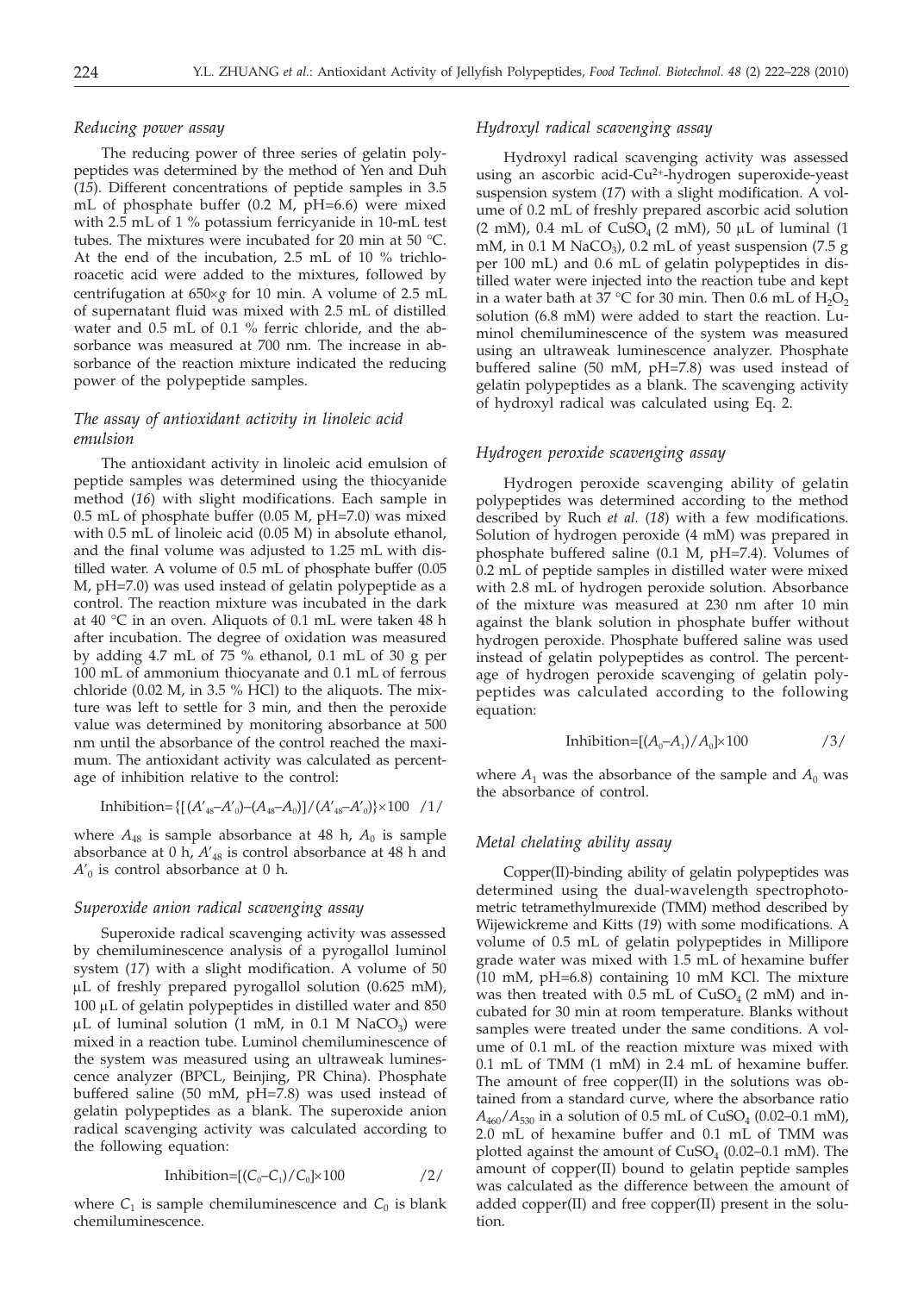#### *Statistical analysis*

All the tests were done in triplicate and the data were averaged. Standard deviation was also calculated. Student's *t*-test was used to evaluate significant differences (p<0.05) between the means for each sample.

# **Results and Discussions**

# *Preparation of jellyfish gelatin enzymatic hydrolysates*

Jellyfish gelatin was separately hydrolyzed by Multifect neutral, papain, pepsin, Properase E, Flavourzyme, trypsin and GC106, and the seven hydrolysates were evaluated for their antioxidant activities using superoxide anion and hydroxyl radical scavenging assays. As shown in Fig. 1, seven enzymes hydrolyzed jellyfish gelatin effectively, and enzymatic hydrolysates could retard free radicals significantly. The hydrolysates from Properase E and trypsin showed higher DH and stronger antioxidant activities. Based on the results, Properase E and trypsin were chosen to hydrolyse jellyfish gelatin by double-enzyme hydrolysis with different strategies.



**Fig. 1.** Radical scavenging activity and hydrolysis degree of the jellyfish gelatin hydrolysates from single protease treatments. Black column – superoxide anion radical scavenging activity, white column – hydroxyl radical scavenging activity,  $(4)$  degree of hydrolysis (DH)

Double-enzyme hydrolysis could improve DH (Table 2), with C1 and C3 being 26.1 and 27.8 %, respectively. The hydrolysates with higher DH showed stronger antioxidative activities. C3 with the highest DH exhibited the strongest scavenging ability among all hydrolysates, with superoxide anion and hydroxyl radical scavenging percentage being 52.8 and 94.2 %, respectively. Considering both DH and antioxidative effect, C3 was fractioned into three series of gelatin polypeptides, namely SCP1, SCP2 and SCP3 ( $M_r$ =6–10, 2–6 and <2 kDa, respectively). The amino acid compositions and antioxidant activities of three series of gelatin polypeptides were assayed.

### *Amino acid composition analysis*

The analysis of amino acid composition (Table 3) revealed that three series of gelatin polypeptides were rich in Gly, Glu, Pro, Asp, Ala, Arg and THAA. The result Table 2. The radical scavenging activity and degree of hydrolysis (DH) of the hydrolysates from different protease treatments

| Enzyme         | Superoxide radical<br>scavenging<br>$\frac{0}{0}$ | Hydroxyl radical<br>scavenging<br>$\frac{0}{0}$ | DH<br>$\%$     |
|----------------|---------------------------------------------------|-------------------------------------------------|----------------|
| Properase E    | $38.3 \pm 1.1$                                    | 78.9±0.6                                        | $14.5 \pm 0.1$ |
| Trypsin        | $30.3 \pm 0.9$                                    | $66.5 \pm 0.2$                                  | $14.3 \pm 0.1$ |
| C1             | $47.6 \pm 1.0$                                    | $90.4 \pm 0.9$                                  | $26.1 \pm 0.2$ |
| C <sub>2</sub> | $43.5 \pm 1.3$                                    | $84.3 \pm 0.5$                                  | $22.3 \pm 0.2$ |
| C <sub>3</sub> | $52.8 \pm 0.9$                                    | $94.2 \pm 1.2$                                  | $27.8 \pm 0.1$ |
| C <sub>4</sub> | $40.3 \pm 0.9$                                    | $81.9 \pm 0.7$                                  | $20.2 \pm 0.2$ |

C1 was hydrolyzed with the mixture of Properase E and trypsin at the optimum of Properase E, C2 was hydrolyzed with the mixture of Properase E and trypsin at the optimum of trypsin, C3 was hydrolyzed with trypsin at its optimum then Properase E at its optimum, C4 was hydrolyzed with Properase E at its optimum then trypsin at its optimum. Values represent mean± S.E. (*N*=3)

Table 3. Amino acid composition of three series of gelatin polypeptides (No. of residues per 1000 residues)

| Amino acid | SCP1   | SCP <sub>2</sub> | SCP3   |
|------------|--------|------------------|--------|
| Asp        | 78.82  | 86.66            | 83.22  |
| Thr        | 35.72  | 28.18            | 24.15  |
| Ser        | 42.97  | 45.22            | 43.03  |
| Glu        | 102.94 | 97.94            | 92.64  |
| Pro        | 116.64 | 115.45           | 156.70 |
| Gly        | 256.06 | 259.89           | 189.71 |
| Ala        | 78.43  | 75.48            | 69.69  |
| Val        | 41.33  | 45.59            | 44.81  |
| Met        | 12.36  | 13.33            | 15.17  |
| <b>Ile</b> | 21.59  | 22.51            | 32.00  |
| Leu        | 28.55  | 32.09            | 46.00  |
| Tyr        | 8.86   | 10.44            | 29.32  |
| Phe        | 13.29  | 16.04            | 32.55  |
| Lys        | 26.70  | 32.59            | 35.18  |
| His        | 3.45   | 12.18            | 5.06   |
| Arg        | 53.26  | 65.79            | 57.98  |
| Cys        | 21.57  | 19.23            | 39.67  |
| Hyp        | 57.46  | 20.41            | 3.13   |
| Total      | 1000   | 1000             | 1000   |
| THAA       | 333.76 | 340.72           | 436.59 |

was similar to that of silver carp protein hydrolysates (*20*). The THAA content of SCP3 was higher than of SCP1 and SCP2. For peptides, high content of hydrophobic amino acids could increase their solubility in lipids and therefore enhance their antioxidative activity (*3*). Rajapakse *et al*. (*21*) found that fish skin gelatin peptides possessed higher antioxidant activity than peptides from meat protein because of the high percentage of Gly and Pro. His and Pro played important roles in the antioxidant activity of synthetic peptides (*22*). Therefore, the antioxidant activities of the three series of gelatin polypeptides were expected because of the characteristic amino acid compositions.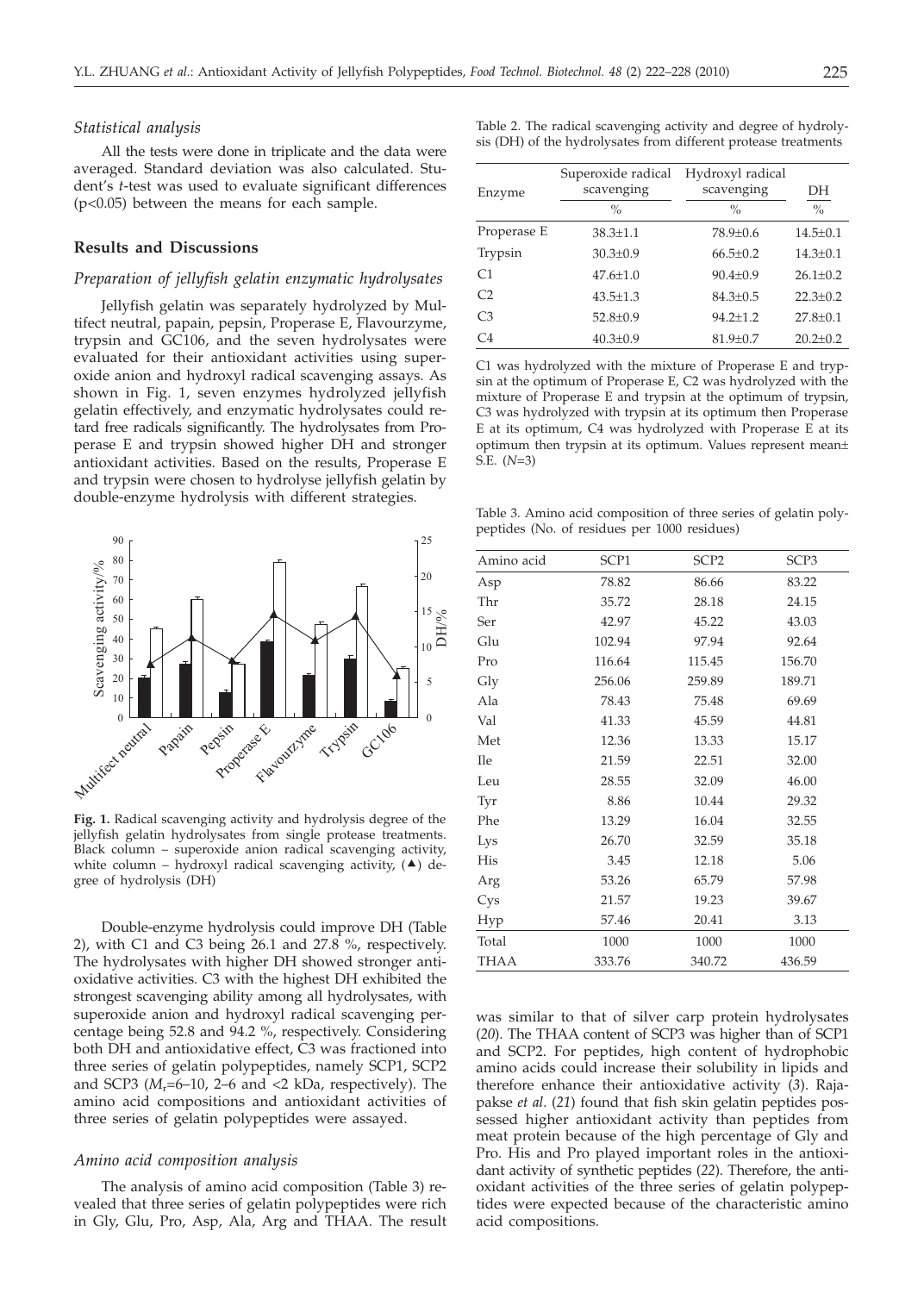#### *Reducing power*

For the measurement of the reducing power, transformation of  $Fe^{3+}$  to  $Fe^{2+}$  in the presence of gelatin polypeptides was investigated. The reducing power of three series of gelatin polypeptides as a function of their concentration is shown in Fig. 2. At a low concentration (<1



**Fig. 2.** Reducing power of three series of gelatin polypeptides as a function of the used concentrations.  $(\blacklozenge)$  SCP1,  $(\blacksquare)$  SCP2,  $($   $\blacktriangle$ ) SCP3. Bars indicate the standard deviation of triplicate determinations

mg/mL), three series of polypeptides showed similar reducing power, but at a high concentration  $(>2 \text{ mg/mL})$ , SCP3 exhibited much higher reducing power than SCP1 and SCP2. The reducing power of three series of gelatin polypeptides increased with the use of increased concentration, suggesting that the reducing power of jellyfish gelatin peptides was dependent on the concentration. Similar observation has been reported on wheat germ protein hydrolysates and chickpea protein hydrolysates (*10,23*). The strongest reducing power shown by SCP3 might depend on the highest THAA content and the lowest *M*<sub>r</sub>. The results show that SCP3 is an effective electron donor.

#### *Antioxidant activity in linoleic acid emulsion*

Lipid peroxidation was thought to proceed *via* radical-mediated abstraction of hydrogen atoms from methylene carbons in polyunsaturated fatty acids (*21*). The inhibition of lipid peroxidation *in vitro* of three series of peptides was determined by assaying their abilities to inhibit oxidation of linoleic acid in an emulsified model system and compared with butylated hydroxytoluene (BHT) and  $\alpha$ -tocopherol (Fig. 3). Results suggest that gelatin polypeptides could effectively hinder the self- -oxidation of linoleic acid, and the antioxidant activity increased with the use of increased concentration. SCP3 exhibited stronger antioxidant ability than  $\alpha$ -tocopherol, indicating that SCP3 had a noticeable inhibition of linoleic acid peroxidation. The results were in agreement with those claiming that lower molecular mass peptides had higher antioxidant activity (*21,24*). The highest THAA content of SCP3 might also favour its solubility in lipid system and thus increase its antioxidant effect.



**Fig. 3.** Antioxidant activity of three series of gelatin polypeptides, butylated hydroxytoluene (BHT) and  $\alpha$ -tocopherol as a function of concentrations used.  $(\blacklozenge)$  SCP1,  $(\blacksquare)$  SCP2,  $(\blacktriangle)$  SCP3, (o) BHT,  $(\triangle)$   $\alpha$ -tocopherol. Bars indicate the standard deviation of triplicate determinations

#### *Superoxide anion radical scavenging activity*

Superoxide anion radical cannot directly initiate lipid oxidation, but it is a potential precursor of stronger reactive oxygen species such as hydroxyl radical (*25*), so it is significant to scavenge this radical. Fig. 4a shows superoxide anion radical scavenging abilities of three series of gelatin polypeptides as a function of the used concentration. The scavenging activities increased as the concentration of all peptides increased. The correlation was linear and  $R^2$  was 0.9894, 0.9892 and 0.9884 (p<0.01, Table 4), respectively. Similar linear relationship was also reported by Li *et al.* (*26*) in their study of corn gluten meal hydrolysates. Similar to reducing power and antioxidant activity, SCP3 exhibited the strongest scavenging effect at whatever concentration, being the highest for THAA content and the lowest for *M*<sup>r</sup> .

#### *Hydroxyl radical scavenging activity*

Hydroxyl radical is the most reactive radical and can be formed from superoxide anion and hydrogen peroxide in the presence of metal ions, such as copper or iron. The hydroxyl radical has been demonstrated to be highly damaging species in free radical pathology, attacking almost every molecule in living cells. Therefore, scavenging or inhibiting the formation of hydroxyl radical is significant for organisms.

Hydroxyl radical was scavenged or inhibited by gelatin polypeptides in this study. Fig. 4b shows the scavenging effects of three series of peptides as a function of the used concentration. SCP2 exhibited the strongest scavenging activity, about 55.4 %, even at a lower concentration (0.5 mg/mL); SCP1 and SCP3 exhibited 50.2 and 40.5 %, respectively.

# *Scavenging activity of hydrogen peroxide*

Hydrogen peroxide itself is not very reactive, but it is toxic to cells when decomposed to hydroxyl radical. Thus, the removal of  $H_2O_2$  is very important for antioxidant defense in cells or food systems.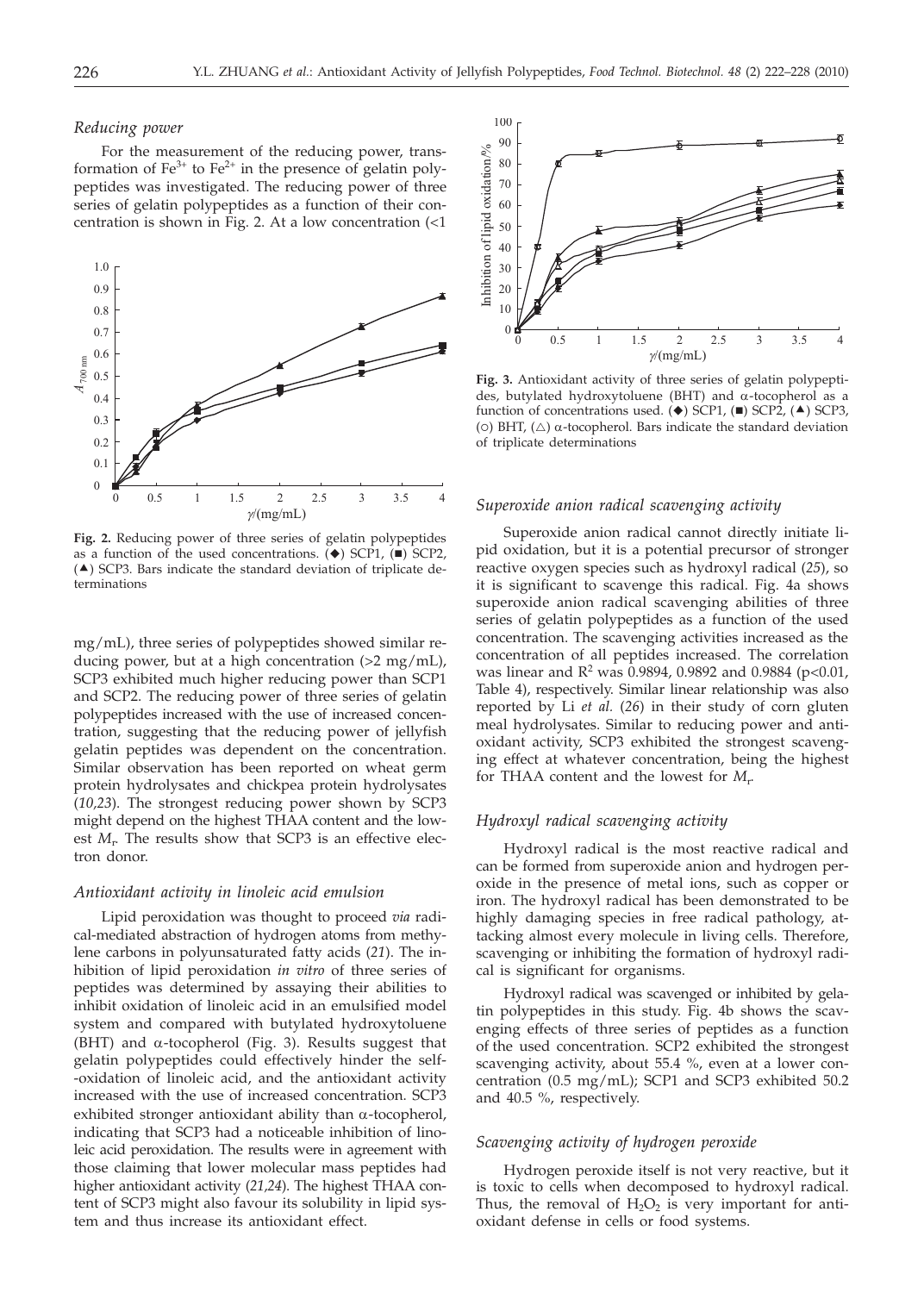The hydrogen peroxide scavenging ability of three series of gelatin polypeptides is shown in Fig. 4c. The scavenging activity was also dependent on the concentration used. However, SCP2 exhibited the rapidly in-



**Fig. 4.** Superoxide anion radical (a), hydroxyl radical (b) and hydrogen peroxide (c) scavenging activities of three series of gelatin polypeptides as a function of the used concentrations.  $\check{ }$  ( $\bullet$ ) SCP1,  $\check{ }$  ( $\bullet$ ) SCP2, ( $\blacktriangle$ ) SCP3. Bars indicate the standard deviation of triplicate determinations

Table 4. Linear regression equations and correlation coefficients between the superoxide anion radical scavenging abilities and concentrations of three series of gelatin polypeptides

| Samples          | Regression equation    | Correlation coefficient $(R^2)$ |
|------------------|------------------------|---------------------------------|
| SCP <sub>1</sub> | $Y=12.162x+2.7471$     | 0.9894                          |
| SCP <sub>2</sub> | $Y=14.962x+4.0900$     | 0.9892                          |
| SCP <sub>3</sub> | $Y = 21.494x + 1.1648$ | 0.9884                          |

creasing scavenging effect as the concentration increased. The scavenging effects of peptides followed the sequence of SCP2>SCP3>SCP1. The results are similar to the hydroxyl radical scavenging activity. These results prove that the gelatin polypeptides have strong hydrogen peroxide scavenging activity and effective inhibition of the formation of hydroxyl radical.

# *Metal chelating activity*

As shown in Fig. 5, three series of gelatin polypeptides demonstrated effective copper(II)-binding abilities. The copper-chelating ability increased with the increase of the concentration of used peptides. SCP2 exhibited the highest copper-chelating ability, and the chelating ability



**Fig. 5.** Copper-binding ability of three series of gelatin polypeptides as a function of the used concentrations.  $(\blacklozenge)$  SCP1,  $(\blacksquare)$ SCP2,  $(4)$  SCP3. Bars indicate the standard deviation of triplicate determinations

of the three series of gelatin peptides followed the sequence of SCP2>SCP3>SCP1. This was similar to the scavenging effect of gelatin polypeptides on hydroxyl radical (Fig. 4b). In the hydroxyl radical scavenging assay in this study, transition metal  $Cu^{2+}$  catalyzed the generation of hydroxyl radical. Meanwhile, in the reaction mixture of metal chelating activity, the same metal ion was chosen. The results indicate that jellyfish gelatin polypeptides might inhibit the formation of hydroxyl radical *via* chelating Cu<sup>2+</sup>. Megías *et al.* (27) also suggested that polypeptides used as peroxidation protector might be related to their ion binding capacity.

It was reported that the structure of peptides played an important role in the chelation of  $Cu<sup>2+</sup> (27)$ . The difference in amino acid composition exhibited different metal-chelating ability, and THAA could increase the chelating activity of peptides (*28*). The *M*<sup>r</sup> of peptides plays a key role in chelating metals. If the length of pep